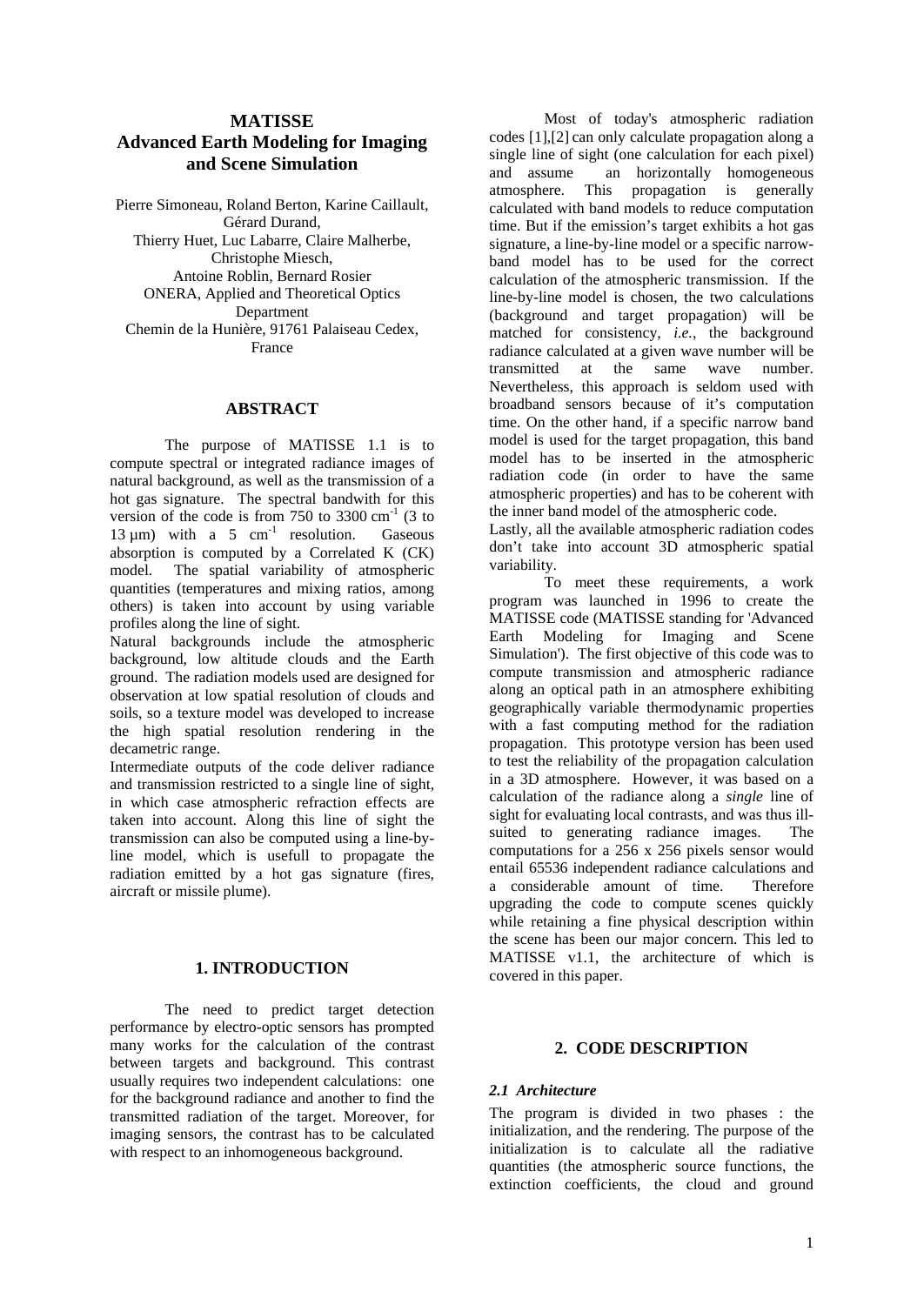files. Of course, this initialization phase can be time

observer can be computed for several geometric configurations just by computing the propagation of these stored radiative source functions, which is 2.2.1.2 Aerosol Data faster than re-computing all of the radiative parameters in the scene being modeled.

In this first step, the input data are used for the calculation of the atmospheric source functions, the clouds and the ground radiances. We describe hereafter these database and the methods developed

There are two kinds of input data: data 2.2.1.3 CK Profiles provided by the user, and the code's internal data. The former express the observation conditions specified by the user (observer's position, sighting angles, date and time, spectral bandwidth, among coefficients are determined for the gas mixture of athensive that the three three three three three three three three three three three three three three three three three t others) while the latter describe both the geophysical environment (atmospheric profiles, aerosol types, cloud parameters, terrain types) and the quantities needed to compute the propagation (CK model coefficients). All of these data comes from publications, Universities research, and from organizations such as MétéoFrance (French weather forecast center), but are not directly usable in MATISSE. These are firsthand data that need to be adapted or transformed into secondary databases

The atmosphere in MATISSE is described by a thermodynamic and aerosol data set. The thermodynamic data consist of pressure, temperature and molecule mixture ratios profiles. These profiles are defined from the ground to the top of the

In the 1D database the thermodynamic parameters are constant horizontally all across the scene, and only their vertical variability with altitude is spectroscopic<br>considered This data set includes more than 2500 database [8]. considered. This data set includes more than 2500 profiles (TIGR database [3]) plus the seven usual<br>MODTRAN profiles In the 2D database the 2.2.1.4 Cloud database MODTRAN profiles. In the 2D database, the parameters are assumed to be constant for all longitudes within a given latitude band of  $\Delta L \approx 10^{\circ}$ . Partial or total stratocumulus cover. The radiation<br>calculations use the Independent Pixel For the 3D database the thermodynamic data vary in Calculations use the Independent Pixel<br>lettrich and longitude with a control recelution of Approximation approach (IPA)[9] with an latitude and longitude with a spatial resolution of 0.25° x 0.25°, and variability with altitude is still present. The data come from outputs of MétéoFrance by a Bidirectional Reflectivity Distribution<br>weather forecast codes.

radiances) with input data drawn from the code's For the 1D and 3D case, the primary data give the internal databases, and other data provided by the temperature, water vapor and in some cases ozone, user. These radiatives quantities are then stored in up to altitudes of 10 to 20 km. So these data need to consumming and methods have been developed to and extrapolated up to the top of atmosphere minimize this computation time. (100 km). This is done using the PRFL [4] code, In the rendering, the radiance seen by the which contains a climatology of atmospheric be merged with the other atmospheric gaz profiles, profiles.

## **2.2.1.2 Aerosol Data**

parameters in the scene being modeled. Scattering coefficients as well as the phase functions **2.2 Initialization step atmospheric grid, with a spatial resolution of 5° x 5°** for radiance computation. depend on local relative humidity, they are calculated **2.2.1 Input Data** The aerosol data consist of absorption and for the type of aerosols existing at each point of the for a set of eight relative humidities and two seasons. These data come from the GADS [5] climatology that provides the optical index of the particles as well as their size distribution. As optical properties at run time using the chosen atmospheric data set humidity grid.

# **2.2.1.3 CK Profiles**

for use in MATISSE. **2.2.1.1 Atmospheric Profiles** Absorption is calculated in MATISSE with a Correlated K (CK) model [6]. The CK model coefficients are determined for the gas mixture of the atmospheric profile considered. equivalent to considering a fictitious molecule whose absorption spectra would be equal to that of the local molecules mixture. In this way, the thermo-physical data (pressure, temperature and mixture ratios of the various molecules present) of a profile taken from the secondary data banks are replaced by a set of pre-calculated CK values defined for each spectral resolution element. The development of the CK database can therefore be representation of the atmospheric profiles to an optical properties profile. Of course, the dependency of the absorption coefficient with the wavenumber requires the introduction of a new parameter corresponding to the central frequency at which the calculation is made.

atmosphere and are collected into three different data banks depending on their origin : 1D, 2D or 3D database. The coefficients in the CK model are generated in each  $5 \text{ cm}^{-1}$  spectral interval between 750 and 3300 cm -1 , for each pressure/temperature atmospheric profile. These absorption coefficients are calculated using a line-by-line code [7] and spectroscopic parameters from the Hitran96 database [8].

# **2.2.1.4 Cloud database**

With the MATISSE code, it is possible to generate partial or total stratocumulus cover. The radiation calculations use the Independent Pixel Approximation approach (IPA)[9] with an horizontal spatial resolution of 500 m. The top and bottom of each resulting column are characterized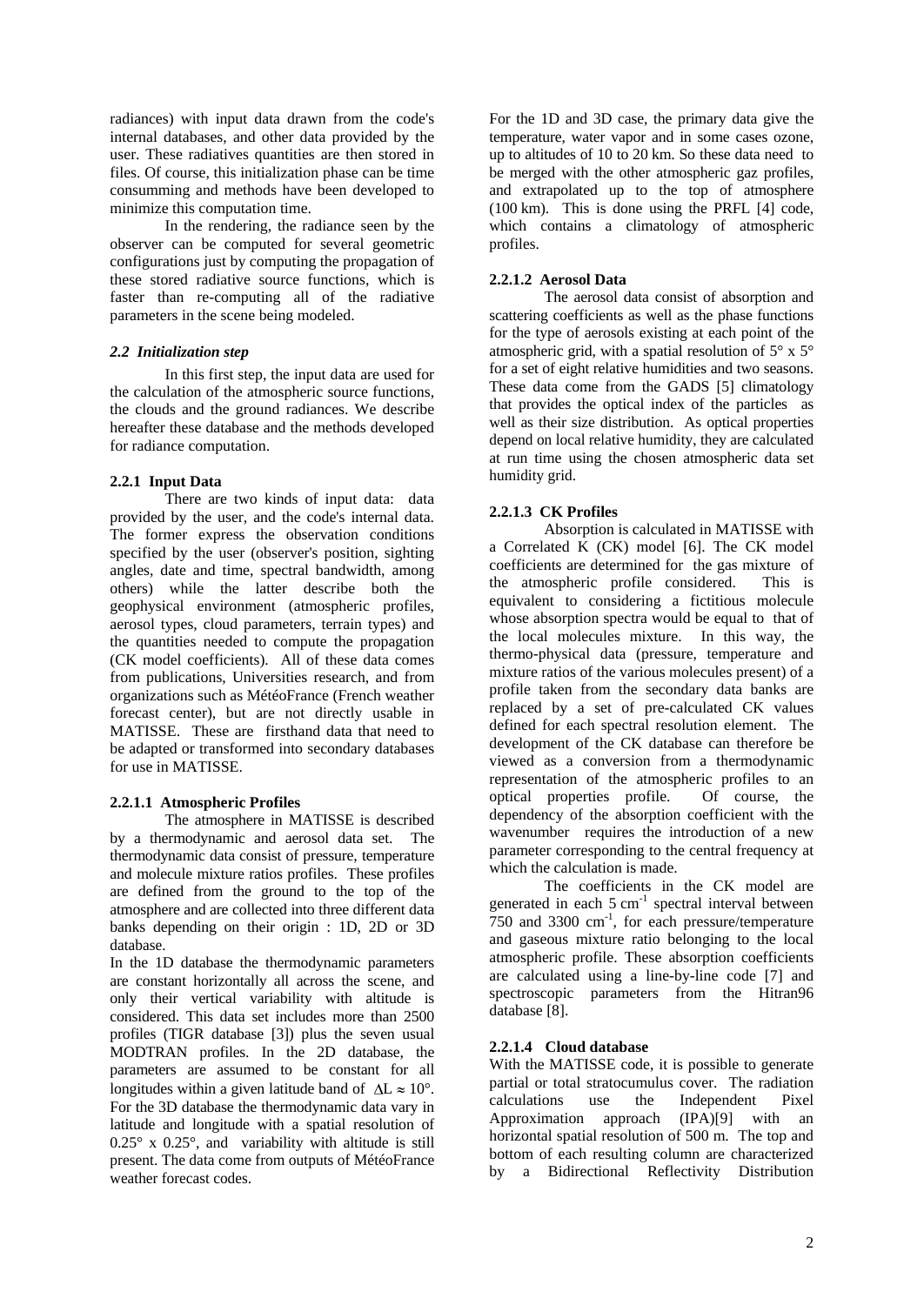thickness and single scattering albedo, observation the RTRN21 [10] code, that uses the discrete ordinates method in a plane parallel geometry.

### **2.2.1.5 Ground Data**

The ground data in MATISSE include the local 2.2.3 Cloud radiation elevations and local thermo-optical data for the

Characteristics (GLCC) database [11] that provides of the base, assumed to be constant for the whole a reference to a type of terrain for each land cell<br>with a spatial resolution of 30" arc at equator. A layer. At the output of the generator, we get the with a spatial resolution of 30" arc at equator. A layer. At the output of the generator, we get the digital elevations model (GTOPO30) giving the horizontal distribution of thickness h(x,y) of the local elevations with respect to WGS84 [12] and cloud columns spread over the observed scene, as with a similar spatial resolution is also used. well as their liquid water path  $LWP(x,y)$ , at the best Combining the GLCC with that from the Advanced horizontal resolution compatible with the size of Spaceborne Thermal Emission and Reflection Radiometer (Aster) [13] bank which contain the 500 m in order to conform to the assumptions made hemispheric spectral directional reflectance of for calculation of the radiative transfer. From the many natural and artificial materials from 0.4 to knowledge of the water content for each cloud  $14 \mu m$ , we have assembled a secondary database. column [14] and the molecular absorption, we can With it, we can extract the local optical properties derive the values of the local optical thickness, as of the terrain background with a spatial resolution well as the single scattering albedo. With local of 30" of arc at the equator, and for global knowledge of the solar and observation angles, it is

### **2.2.2 Calculation of the atmospheric source** with the local parameters **functions**

Once the user specified list of target 2.2.4 Ground radiation positions, observer position and the date are known, the program interrogates the secondary data banks<br>in order to determine the thermodynamic (reflectivity, emissivity and thermal data) are in order to determine the thermodynamic (reflectivity, emissivity and thermal data) are parameters and the aerosol data at the nodes of the available in the internal MATISSE database for the atmospheric grid. From the local relative humidity, whole earth with a spatial resolution of 30" arc at the optical parameters of the aerosols are calculated. Since each atmospheric profile is referenced to the equivalent CK parameters profiles

radiation, the second one the local thermal emission type of aerosol and of the local relative humidity. and the last one the scattering of the radiation coming from all directions, with the exception of 2.3 Rendering module direct solar illumination. Calculation of the first two terms is achieved very easily, and is performed at all points of the atmospheric grid. The third one

Function (BRDF), a Bidirectional Transmissivity requires calculation of the radiation coming from Distribution Function (BTDF) and an emissivity, so all of the directions of the atmosphere, taking into that cloud radiation can be computed both at the top account the radiation from the ground as well as the and base of the cloud. coupling of all the atmospheric layers. A rigorous The BRDF, BTDF and emissivities are approach would require a calculation of radiative dependent on the wavenumber, the cloud's optical transfer in 3D geometry, which would lead to zenith angle and, solely for the BRDF and BTDF, MATISSE 1.1 we make the assumption that this on the solar zenith angle and on the relative term presents horizontal variation mainly at large azimuth between the sun and observer. They are scale, and so calculate it at lower spatial resolution. calculated for a set of these input parameters with The atmospheric grid used has an horizontal These quantities are then stored in a database. column we perform a calculation with the RTRN21 considerable calculation times as a result. resolution of  $5^\circ X5^\circ$ , which is consistent with the resolution of the GADS aerosol data set. In each code previously mentionned.

### **2.2.3 Cloud radiation**

terrain types. a cloud cover generator. The entry input data of We use the Global Land Cover this generator are the cloud cover ratio, the altitude coverage. possible to calculate the cloud radiation using the The stratocumulus cover is performed with scene, and the maximum thickness of the cloud the scene. The finest spatial resolution is limited to 500 m in order to conform to the assumptions made for calculation of the radiative transfer. From the BRDF, the BTDF and the emissivities associated with the local parameters with the local parameters

### **2.2.4 Ground radiation**

Depending on the geographical locations, the quantities characterizing the ground equator.

data bank, all of the quantities used for calculation evaluation of the ground radiative emission term, a of the atmospheric source functions are available at fast computation of ground temperature is the nodes of the atmospheric grid. performed. The deposition of radiative energy is The atmospheric source function is the described by an analytical law which associates this sum of three distinct terms. The first one represents quantity at ground level with the direct solar the first order scattering of the direct solar illumination at the zenith, taking account of the Reflected direct solar radiation and diffuse atmospheric radiation are taken into account. For

### *2.3 Rendering module*

The purpose of the rendering module is to calculate the radiance observed at sensor positions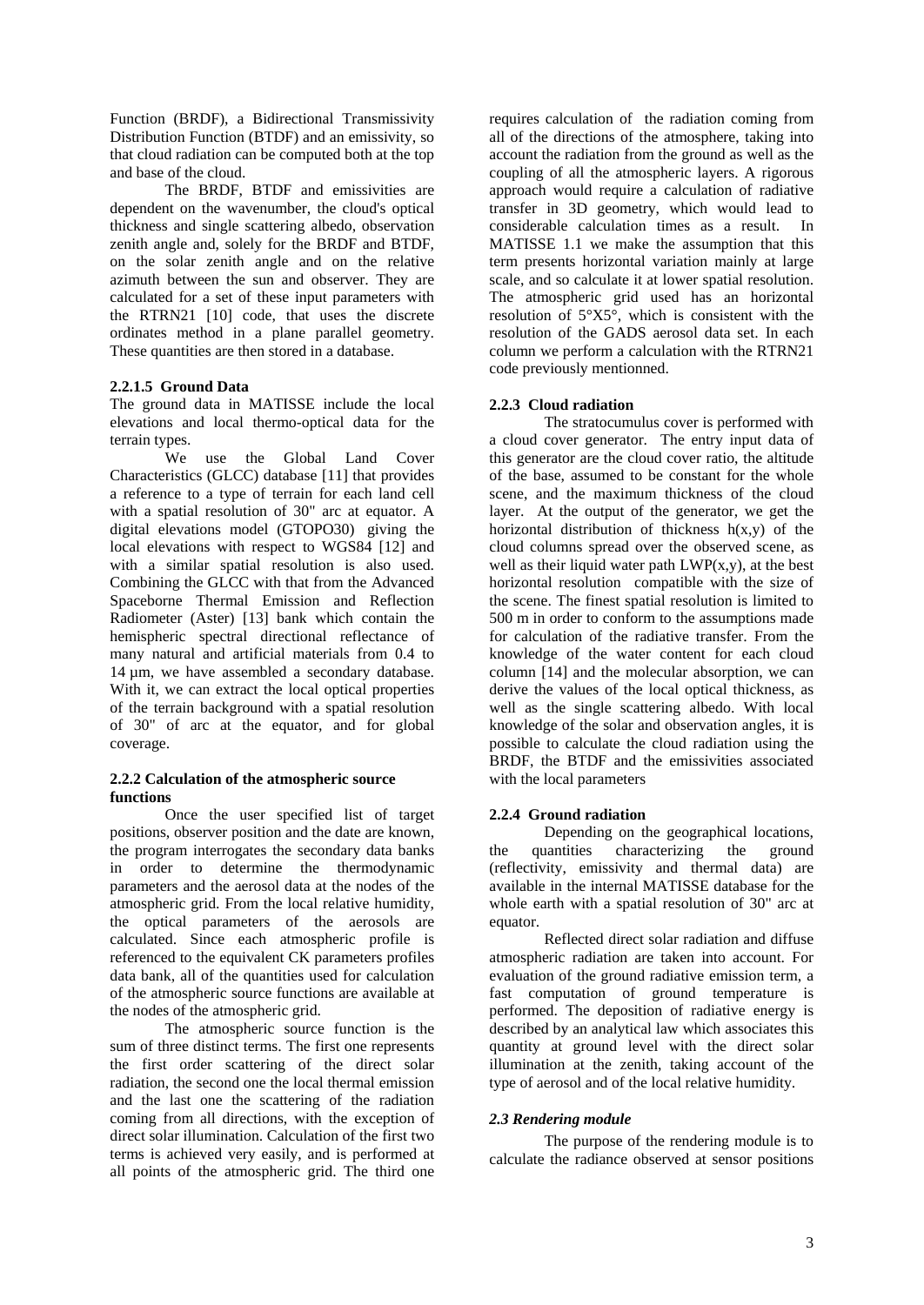identify which facets are seen by the observer and 1.1 will be compared with theradiance calculated which are illuminated by the sun. This module uses by FASCOD3P [15] (spectrally degraded) in a 1D the OpenGL library and is thus able to operate both atmosphere, since the latter code does not have the in software or hardware accelerated mode. The ability to take account of the atmospheric spatial hardware mode (standard 3D graphical card) variability. A similar comparison will be carried out provides a real time 3D visual representation of the between the line-by-line approaches of MATISSE

are known, all of radiative quantities are propagated experimental campaigns, during which spectral toward the observer. The image at the level of the radiative measurements in the infrared will be observer is a matrix of spectral or integrated radiance values, depending of with option is radiance values, depending of with option is Some campaigns have been performed by Onera chosen. For images requiring a spatial resolution [16], or results from others are available in the which is greater than the resolution of the data available in MATISSE 1.1 (30'' of arc at the equator for the ground backgrounds and 500 m for the clouds), the spatial rendering is artificially increased down to some ten meters by a texture **4. CONCLUSION** module that uses a PSD (Power Spectral Density) approach. The texture model parameters where fitted on a set of airborne collection of high resolution infrared images of ground and cloud backgrounds. In addition, if the user requests for radiance and transmission calculation along a line of sight, atmospheric refraction effects in the  $\frac{3D}{28}$  well as radiation from the ground and from

#### *2.4 Transmission at high spectral resolution*

atmospheric transmission at very high spectral fires or plumes radiation. Some of the modules resolution. For example the CK model of presented in this paper are still being optimized and MATISSE is not suitable for the transmission of tested, which means that they are still subject to radiation from hot gases sources. To get around this modifications. problem, MATISSE contains a line-by-line model (the same used for the CK parameters generation) which can be used instead of the CK along <u>one line</u><br>ACKNOWLEDGMENTS of sight.

The code is developed in C for the main program and some of the modules, while other modules (RTRN21 and the line-by-line code) are in **REFERENCES** Fortran 90. The Graphic User Interface (GUI) is developed in PVWAVE 7.0.<br>All of the code is developed using a quality process,

which guarantees strict programming rules as well

The development machine is a Sun Ultra80 station, containing two 450 MHz processors, each with

In a first stage, the validation strategy consists of comparing the results obtained with

from the radiative quantities calculated in the MATISSE 1.1 and other codes for particular initialization phase. conditions of computations. As an example, the One of the main tasks of this module is to atmospheric radiation calculated with MATISSE scene. and FASCOD3P. and FASCOD3P.

Once the observed and illuminated facets Physical validation will be achieved by carried out in correlation with in situ measurements. literature [17],[18].

### **4. CONCLUSION**

atmosphere is taken into account.<br>
stratocumulus clouds. The spectral range is from 3 Sometime, it is necessary to calculate resolution along a line of sight in order to propagate The MATISSE v1.1 code currently being developed at ONERA is expected to complete beta testing by may 2002. The purpose of the code is to calculate radiance images of background including the spatial variability of the atmospheric quantities as well as radiation from the ground and from to 13  $\mu$ m, with a resolution of 5 cm<sup>-1</sup>. It is also  $^{-1}$  It is also . It is also possible to calculate transmission at high spectral modifications.

### **ACKNOWLEDGMENTS**

*2.6 Programming and development machine* Générale pour l'Armement in France and ONERA. MATISSE 1.1 is sponsored by the Délégation

### **REFERENCES**

All of the code is developed using a quality process, [1] A. Berk, L. S. Bernstein and D. C. as a full set of documention and code testing. Model for LOWTRAN7', GL-TR-89-0122, Air Robertson, 'MODTRAN : a Moderate Resolution Force Geophysic Lab., Hanscom AFB, MA, 1989

500MB of memory. [2] W. M. Cornette, P. K. Acharya, D. C. Robertson **3. VALIDATION** TR-94-2244, US Air Force Phillips Laboratory, and G. P. Anderson, 'Moderate Spectral Atmosperic Radiance and Transmittance Code (MOSART)', PL-TR-94-2244, US Air Force Phillips Laboratory, Directorate of Geophysics, Hanscom AFB, MA, 1995